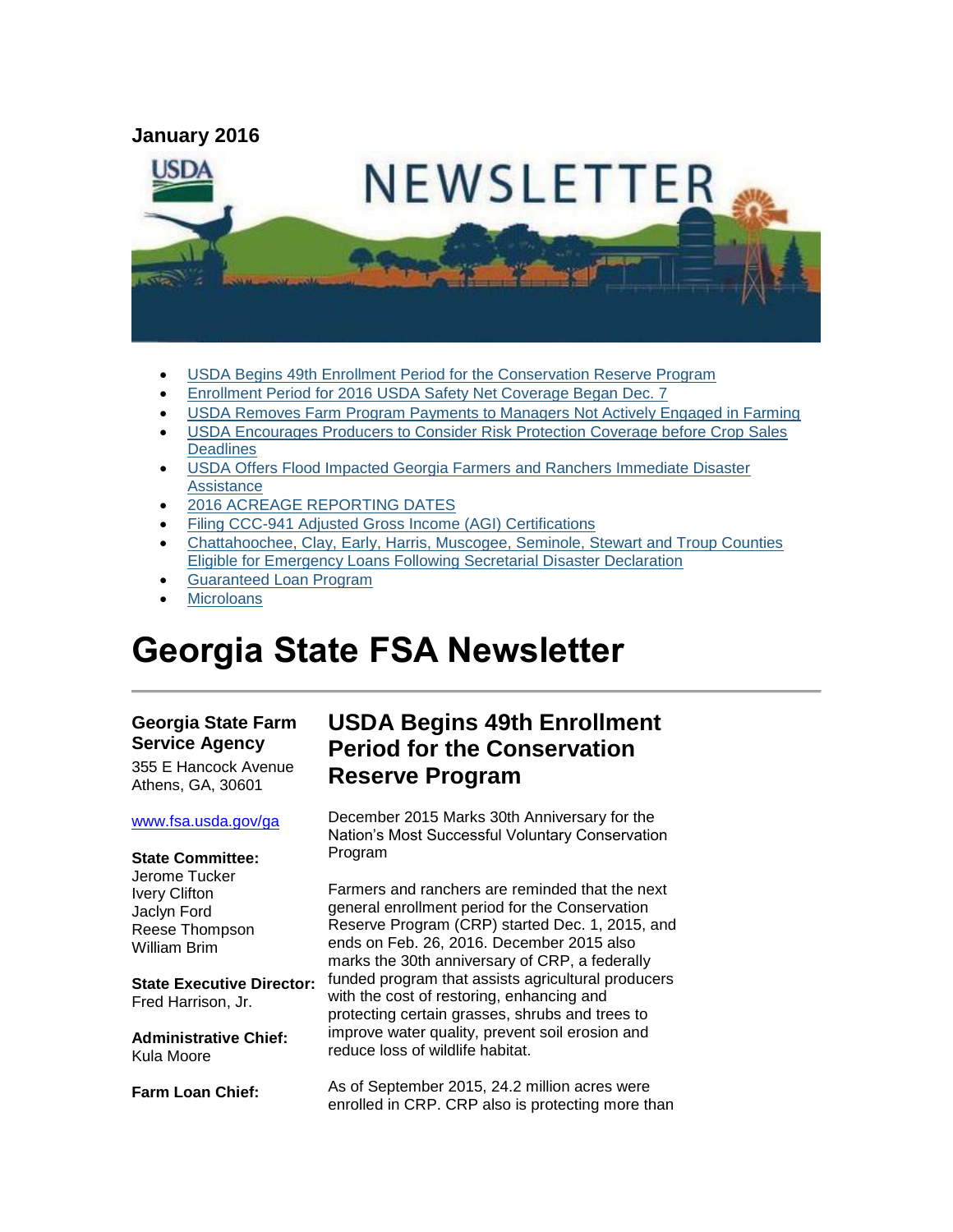David Laster

**Farm Program Chief:** Brett Martin

#### **Public Affairs/Outreach**: Neal Leonard

Please contact your local FSA Office for questions specific to your operation or county.

170,000 stream miles with riparian forest and grass buffers, enough to go around the world 7 times. For an interactive tour of CRP success stories from across the U.S., visit [www.fsa.usda.gov/CRPis30,](http://www.fsa.usda.gov/CRPis30) or follow on Twitter at #CRPis30.

Participants in CRP establish long-term, resourceconserving plant species, such as approved grasses or trees (known as "covers") to control soil erosion, improve water quality and develop wildlife habitat on marginally productive agricultural lands. In return, FSA provides participants with rental payments and cost-share assistance. At times when commodity prices are low, enrolling sensitive lands in CRP can be especially attractive to farmers and ranchers, as it softens the economic hardship for landowners at the same time that it provides ecological benefits. Contract duration is between 10 and 15 years. The long-term goal of the program is to re-establish native plant species on marginal agricultural lands for the primary purpose of preventing soil erosion and improving water quality and related benefits of reducing loss of wildlife habitat.

Contracts on 1.64 million acres of CRP are set to expire on Sept. 30, 2016. Producers with expiring contracts or producers with environmentally sensitive land are encouraged to evaluate their options under CRP.

Since it was established on Dec. 23, 1985, CRP has:

- Prevented more than 9 billion tons of soil from eroding, enough soil to fill 600 million dump trucks;
- Reduced nitrogen and phosphorous runoff relative to annually tilled cropland by 95 and 85 percent respectively;
- Sequestered an annual average of 49 million tons of greenhouse gases, equal to taking 9 million cars off the road.

Since 1996, CRP has created nearly 2.7 million acres of restored wetlands.

For more information FSA conservation programs, visit a local FSA office or [www.fsa.usda.gov/](http://www.fsa.usda.gov/)conservation. To find your local FSA office, visit [http://offices.usda.gov.](http://offices.usda.gov/)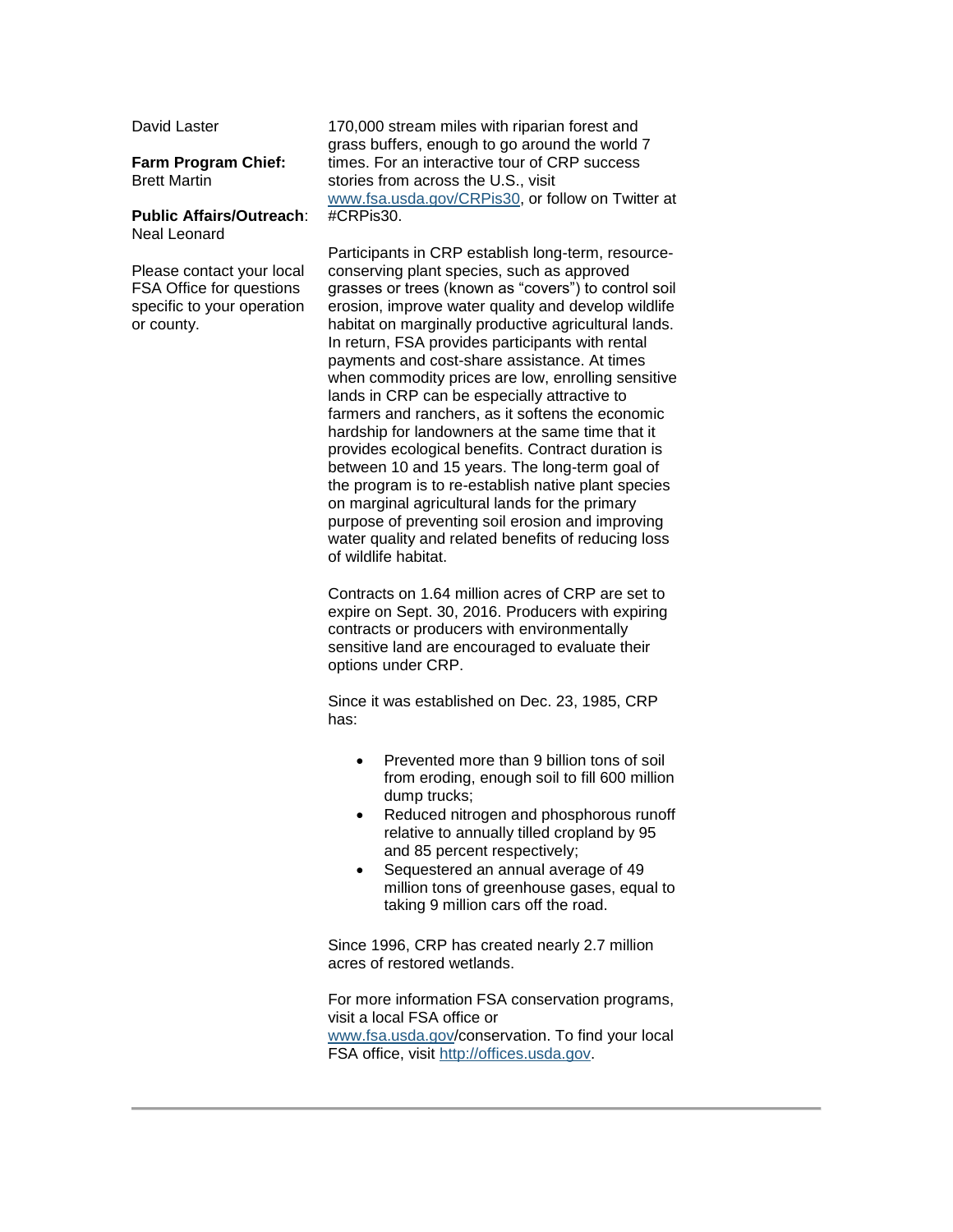# <span id="page-2-0"></span>**Enrollment Period for 2016 USDA Safety Net Coverage Began Dec. 7**

USDA's Farm Service Agency (FSA) has announced that producers who chose coverage from the safety net programs established by the 2014 Farm Bill, known as the Agriculture Risk Coverage (ARC) or the Price Loss Coverage (PLC) programs, can begin visiting FSA county offices starting Dec. 7, 2015, to sign contracts to enroll in coverage for 2016. The enrollment period will continue until Aug. 1, 2016.

Although the choice between ARC and PLC is completed and remains in effect through 2018, producers must still enroll their farm by signing a contract each year to receive coverage.

Producers are encouraged to contact their local FSA office to schedule an appointment to enroll. If a farm is not enrolled during the 2016 enrollment period, producers on that farm will not be eligible for financial assistance from the ARC or PLC programs should crop prices or farm revenues fall below the historical price or revenue benchmarks established by the program.

The two programs were authorized by the 2014 Farm Bill and offer a safety net to agricultural producers when there is a substantial drop in prices or revenues for covered commodities. Covered commodities include barley, canola, large and small chickpeas, corn, crambe, flaxseed, grain sorghum, lentils, mustard seed, oats, peanuts, dry peas, rapeseed, long grain rice, medium grain rice (which includes short grain and sweet rice), safflower seed, sesame, soybeans, sunflower seed and wheat. Upland cotton is no longer a covered commodity. For more details regarding these programs, go to [www.fsa.usda.gov/arc-plc.](http://www.fsa.usda.gov/arc-plc)

For more information, producers are encouraged to visit their local FSA office. To find a local FSA office, visit [http://offices.usda.gov.](http://offices.usda.gov/)

# <span id="page-2-1"></span>**USDA Removes Farm Program Payments to Managers Not Actively Engaged in Farming**

USDA finalized a rule to ensure that farm safety-net payments are issued only to active managers of farms that operate as joint ventures or general partnerships, consistent with the direction and authority provided by Congress in the 2014 Farm Bill. The action, which exempts family farm operations, closes a loophole where individuals who were not actively part of farm management still received payments.

Since 1987, the broad definition of "actively engaged" resulted in some general partnerships and joint ventures adding managers to the farming operation, qualifying for more payments, that did not substantially contribute to management. The rule applies to operations seeking more than one farm manager, and requires measureable, documented hours and key management activities each year. Some operations of certain sizes and complexity may be allowed up to three qualifying managers under limited conditions. The changes apply to payments for 2016 and subsequent crop years for Agriculture Risk Coverage (ARC) and Price Loss Coverage (PLC) Programs, Loan Deficiency Payments (LDP) and Marketing Loan Gains (MLG) realized via the Marketing Assistance Loan program.

As required by Congress, the new rule does not apply to family farms, or change regulations related to contributions of land, capital, equipment, or labor. The changes go into effect for the 2016 crop year for most farms. Farms that have already planted fall crops for 2016 have until the 2017 crop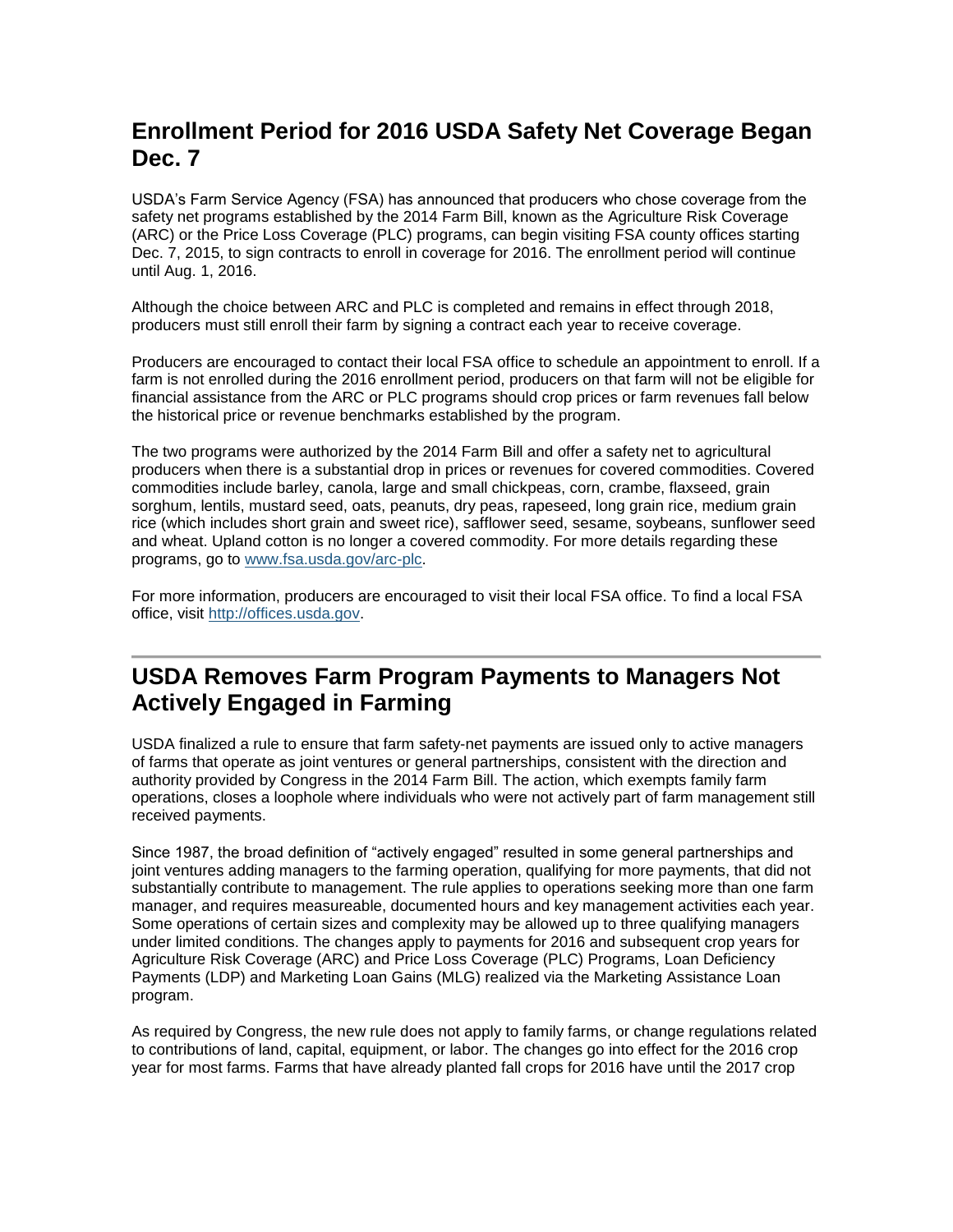year to comply. For more details, producers are encouraged to consult their local Farm Service Agency office.

#### <span id="page-3-0"></span>**USDA Encourages Producers to Consider Risk Protection Coverage before Crop Sales Deadlines**

The Farm Service Agency encourages producers to examine available USDA crop risk protection options, including federal crop insurance and Noninsured Crop Disaster Assistance Program (NAP) coverage, before the applicable crop sales deadline.

In Georgia the applicable crop sales deadline is January 31, 2016.

Producers are reminded that crops not covered by insurance may be eligible for the Noninsured Crop Disaster Assistance Program (NAP). The 2014 Farm Bill expanded NAP to include higher levels of protection. Beginning, underserved and limited resource farmers are now eligible for free catastrophic level coverage, as well as discounted premiums for additional levels of protection.

Federal crop insurance covers crop losses from natural adversities such as drought, hail and excessive moisture. NAP covers losses from natural disasters on crops for which no permanent federal crop insurance program is available, including perennial grass forage and grazing crops, fruits, vegetables, mushrooms, floriculture, ornamental nursery, aquaculture, turf grass, ginseng, honey, syrup, bioenergy and industrial crops.

USDA has partnered with Michigan State University and the University of Illinois to create an online tool at [www.fsa.usda.gov/nap](http://www.fsa.usda.gov/nap) that allows producers to determine whether their crops are eligible for federal crop insurance or NAP and to explore the best level of protection for their operation. NAP basic coverage is available at 55 percent of the average market price for crop losses that exceed 50 percent of expected production, with higher levels of coverage, up to 65 percent of their expected production at 100 percent of the average market price, including coverage for organics and crops marketed directly to consumers.

Deadlines for coverage vary by state and crop. To learn more about NAP visit [www.fsa.usda.gov/nap](http://www.fsa.usda.gov/nap) or contact your local USDA Service Center. To find your local USDA Service Centers go to [http://offices.usda.gov.](http://offices.usda.gov/)

Federal crop insurance coverage is sold and delivered solely through private insurance agents. Agent lists are available at all USDA Service Centers or at USDA's online Agent Locator: [http://prodwebnlb.rma.usda.gov/apps/AgentLocator/#.](http://prodwebnlb.rma.usda.gov/apps/AgentLocator/) Producers can use the USDA Cost Estimator. [https://ewebapp.rma.usda.gov/apps/costestimator/Default.aspx,](https://ewebapp.rma.usda.gov/apps/costestimator/Default.aspx) to predict insurance premium costs.

#### <span id="page-3-1"></span>**USDA Offers Flood Impacted Georgia Farmers and Ranchers Immediate Disaster Assistance**

Farm Service Agency Stands Ready to Assist Agricultural Producers Slammed by Recent Heavy Rains

Georgia Farm Service Agency (FSA) reminds farmers and ranchers across the state of federal farm program benefits that may be available to help eligible producers recover from recent heavy rains and flooding.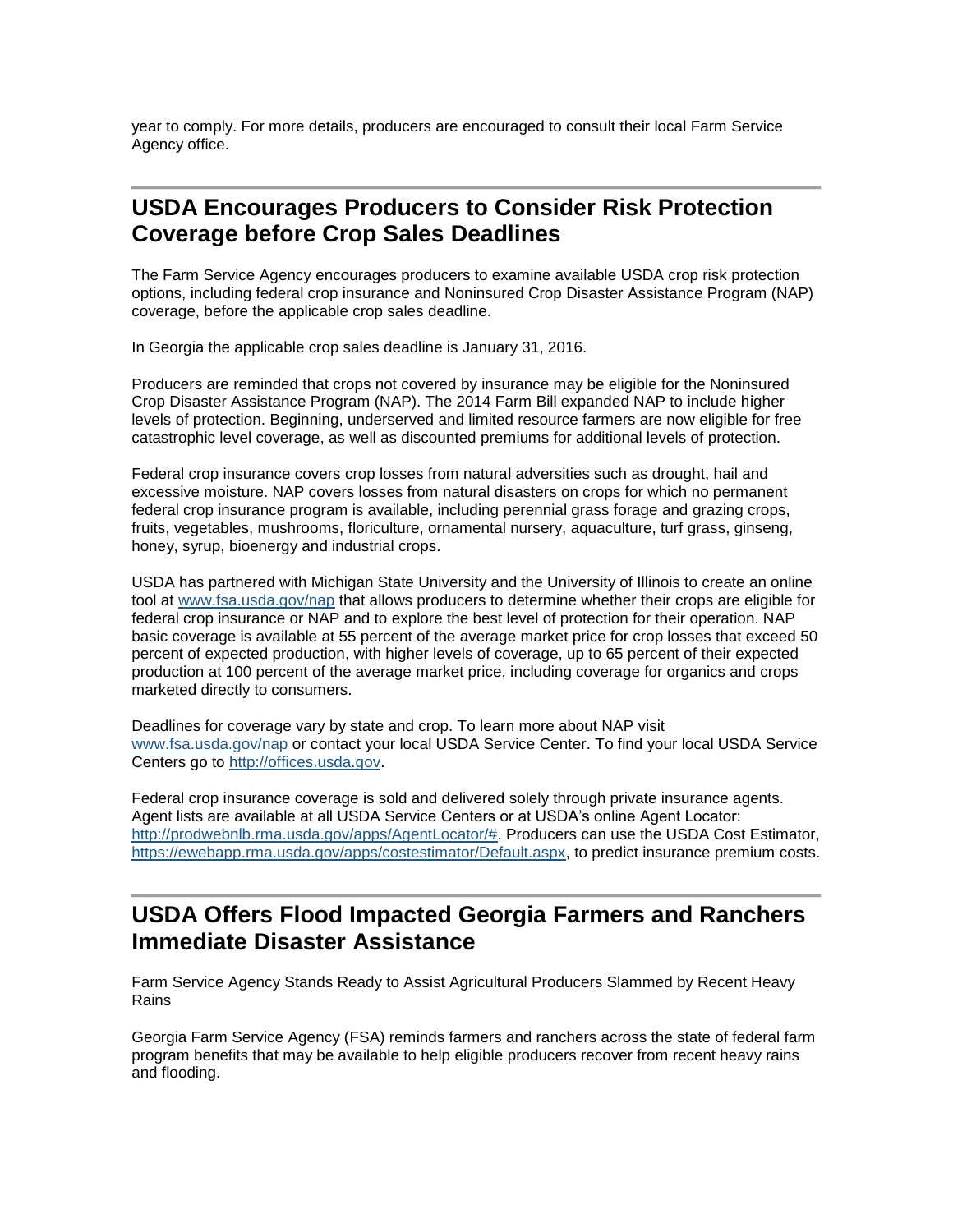FSA offers disaster assistance and low-interest loan programs to assist agricultural producers in their recovery efforts following floods or similar qualifying natural disasters. Available programs and loans include:

- **Non-Insured Crop Disaster Assistance Program (NAP)**  provides financial assistance to producers of non-insurable crops when low yields, loss of inventory, or prevented planting occur due to natural disasters (includes native grass for grazing). Eligible producers must have purchased NAP coverage for 2015 crops.
- **Livestock Indemnity Program (LIP) -** offers payments to eligible producers for livestock death losses in excess of normal mortality due to adverse weather. Eligible losses may include those determined by FSA to have been caused by hurricanes, floods, blizzards, wildfires, tropical storms, tornados lightening, extreme heat, and extreme cold. Producers will be required to **provide verifiable documentation of death** losses resulting from an eligible adverse weather event and must **submit a notice of loss to their local FSA office within 30 calendar days of when the loss of livestock occurs**.
- **Tree Assistance Program (TAP) –** provides assistance to eligible orchardists and nursery tree growers for qualifying tree, shrub and vine losses due to natural disaster.
- **Emergency Assistance for Livestock, Honeybees, and Farm-Raised Fish Program (ELAP) -** provides emergency relief for losses which are not adequately addressed by other FSA disaster programs. ELAP covers physically damaged or destroyed livestock feed that was purchased or mechanically harvested forage or feedstuffs intended for use as feed for the **producer's** eligible livestock. In order to be considered eligible, harvested forage must be baled; forage that is only cut, raked or windrowed is not eligible. **Producers must submit a notice of loss to their local FSA office within 30 calendar days of when the loss occurs**.

For beekeepers, ELAP covers beehive losses (the physical structure) in instances where the hive has been destroyed by a natural disaster including flooding, high winds and tornadoes.

- **Emergency Loan Program –** Available to producers with agriculture operations located in a county under a primary or contiguous **Secretarial Disaster designation.** These low interest loans help producers recover from production and physical losses due to drought or flooding.
- **Emergency Conservation Program (ECP)** provides emergency funding for farmers and ranchers to rehabilitate land severely damaged by natural disasters; includes fence loss.

For more information on disaster assistance programs and loans visit [www.fsa.usda.gov/](file:///C:/Users/Brenda.Carlson/AppData/Local/Microsoft/Windows/Temporary%20Internet%20Files/Content.Outlook/DLAI7CRA/www.fsa.usda.gov/) or contact your local FSA Office. To find your local FSA county office, visit [http://offices.usda.gov.](http://offices.usda.gov/)

# <span id="page-4-0"></span>**2016 ACREAGE REPORTING DATES**

In order to comply with FSA program eligibility requirements, all producers are encouraged to visit their local County FSA office to file an accurate crop certification report by the applicable deadline.

The following acreage reporting dates are applicable for the entire state of Georgia:

January 15, 2016 Apples, Blueberries, Canola, Peaches, Rye, and ALL Fall-seeded

Small Grains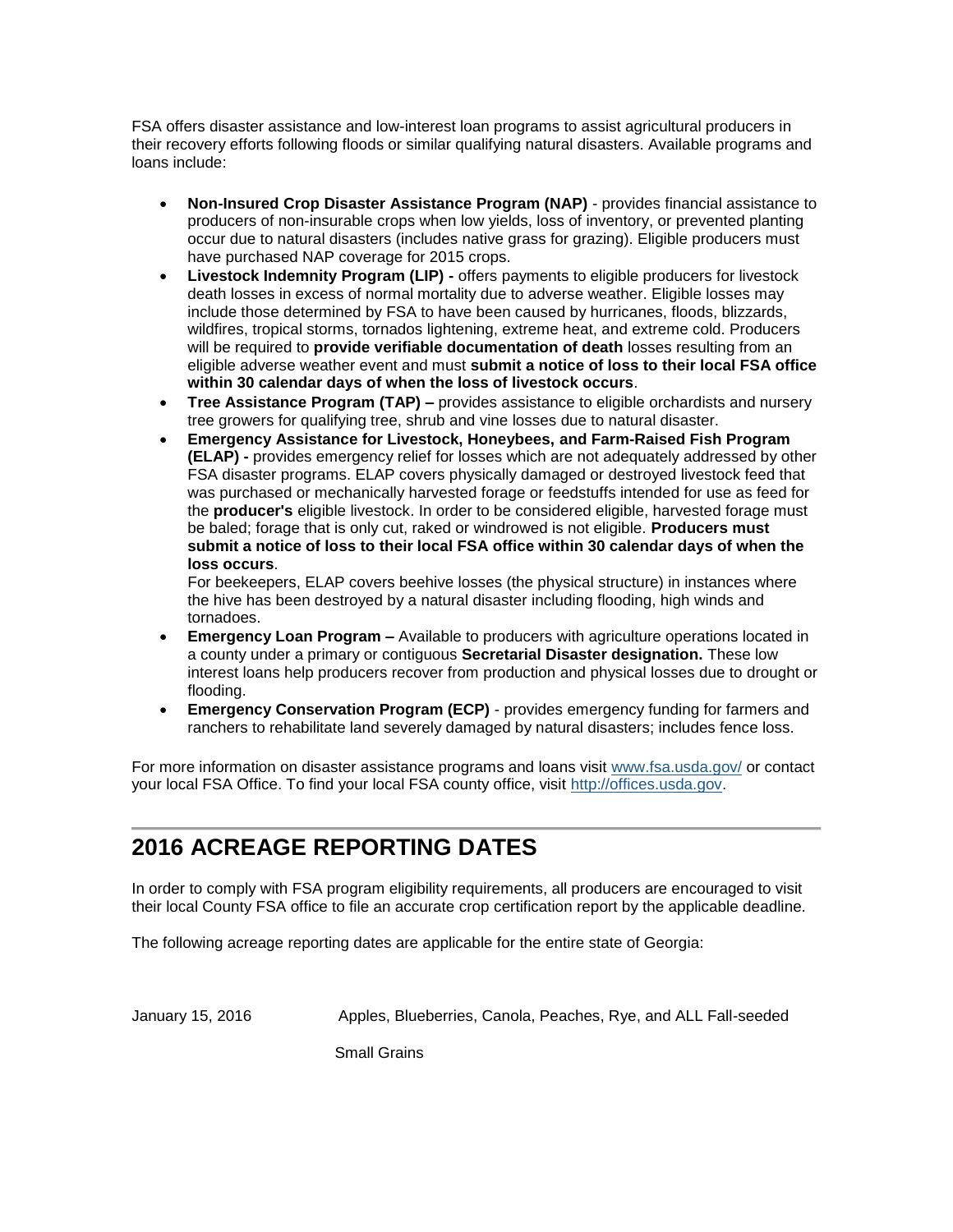| March 15, 2016 | Cabbage (planted 10/1/15 thru 2/20/16); Onions (planted        |
|----------------|----------------------------------------------------------------|
|                | 10/21/2015 thru 2/1/16 and Pecans                              |
| May 15, 2016:  | Sweet Corn (planted 1/1/16 thru 5/15/16); Tobacco, and         |
|                | Tomatoes (planted $1/1/16$ thru $4/5/16$ )                     |
| July 15, 2016: | ALL other crops for which a specific reporting deadline is not |
|                | established                                                    |

The following exceptions apply to the above acreage reporting dates:

- If the crop has not been planted by the above acreage reporting date, then the acreage must be reported no later than 15 calendar days after planting is completed.
- If a producer acquires additional acreage after the above acreage reporting date, then the acreage must be reported no later than 30 calendars days after purchase or acquiring the lease. Appropriate documentation must be provided to the county office.
- If a perennial forage crop is reported with the intended use of "cover only," "green manure," "left standing," or "seed," then the acreage must be reported by July 15th. If a perennial cover (most likely grass crops) is being reported with an intended use of "grazing" or "hay" it should have been reported by last November 15, 2015 and will be considered "late" and a "late fee" will be assessed to certify it after the November 15th date. Noninsured Crop Disaster Assistance Program (NAP) policy holders should note that the acreage reporting date for NAP covered crops is the earlier of the dates listed above or 15 calendar days before grazing or harvesting of the crop begins. For questions regarding crop certification and crop loss reports, please contact your local County FSA office.

# <span id="page-5-0"></span>**Filing CCC-941 Adjusted Gross Income (AGI) Certifications**

Many producers have experienced delays in receiving Agriculture Risk Coverage (ARC) and Price Loss Coverage (PLC) payments, Loan Deficiency Payments (LDPs) and Market Gains on Marketing Assistance Loans (MALs) because they have not filed form CCC-941, Adjusted Gross Income Certification. LDPs will not be paid until all eligible producers, including landowners who share in the crop, have filed a valid CCC-941.

Producers without a valid CCC-941 certifying their compliance with the average adjusted gross income provisions will not receive payments that have been processed. All farm operators/tenants/owners who have not filed a CCC-941 and have pending payments should IMMEDIATELY file the form with their recording county FSA office. Farm operators and tenants are encouraged to ensure that their landowners have filed the form. FSA has been issuing 2014 ARC/PLC payments, 2015 LDPs and Market Gains.

FSA can accept the CCC-941 for 2014, 2015 and 2016. Unlike the past, producers must have the CCC-941 certifying their AGI compliance before any payments can be issued.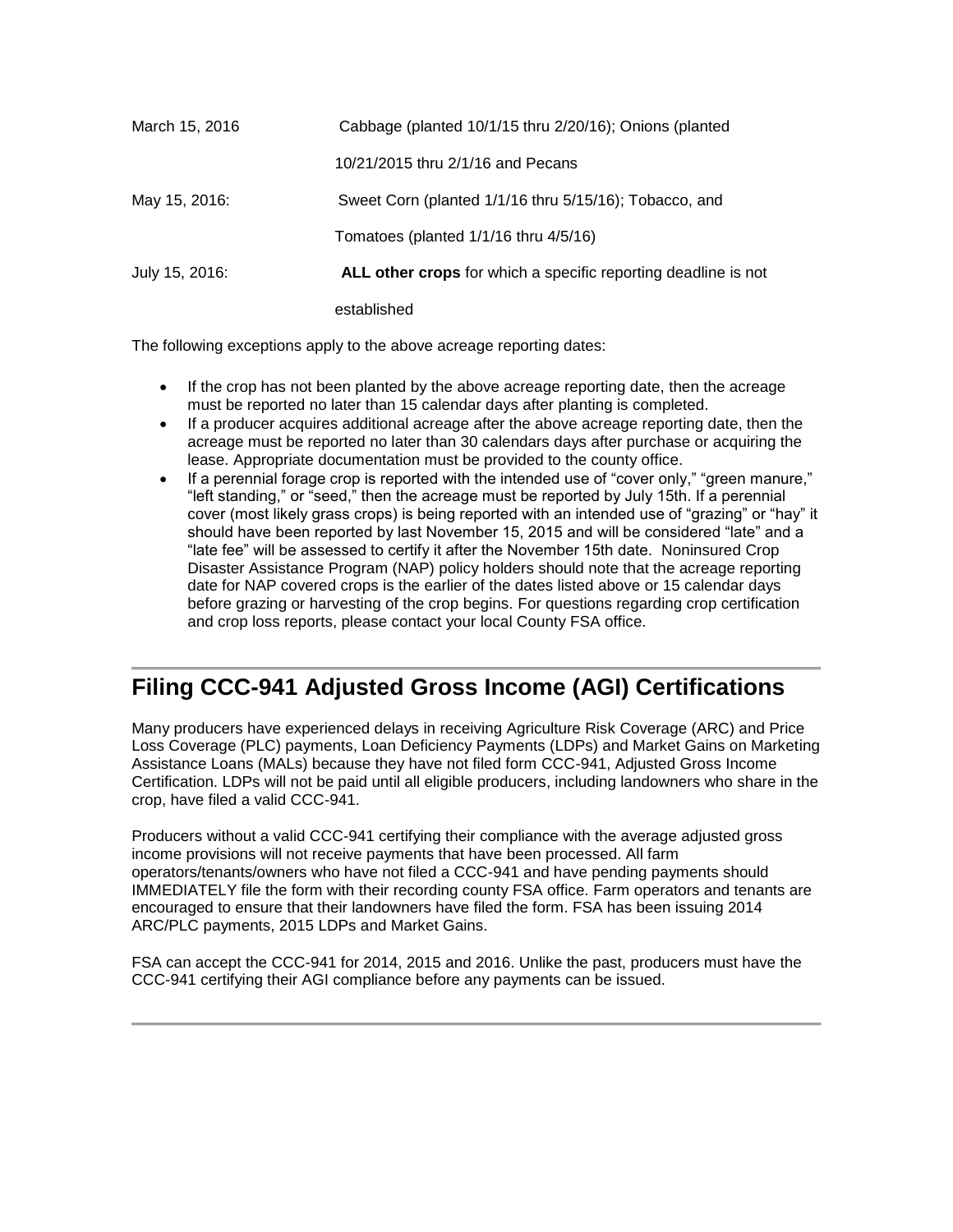### <span id="page-6-0"></span>**Chattahoochee, Clay, Early, Harris, Muscogee, Seminole, Stewart and Troup Counties Eligible for Emergency Loans Following Secretarial Disaster Declaration**

Effective December 9, 2015, Chattahoochee, Clay, Early, Harris, Muscogee, Seminole, Stewart and Troup Counties were declared as contiguous disaster counties due to excessive rains, winds and flooding occurring in Alabama. Under this designation, producers with operations in any primary or contiguous county are eligible to apply for low interest emergency loans.

Emergency loans help producers recover from production and physical losses due to drought, flooding and other natural disasters or quarantine.

Producers have eight months from the date of the declaration to apply for emergency loan assistance. FSA will consider each loan application on its own merits, taking into account the extent of losses, security available and repayment ability. Producers can borrow up to 100 percent of actual production or physical losses, to a maximum amount of \$500,000.

For more information about emergency loans, please contact your local FSA office or visit [www.fsa.usda.gov.](http://www.fsa.usda.gov/)

#### <span id="page-6-1"></span>**Guaranteed Loan Program**

FSA guaranteed loans allow lenders to provide agricultural credit to farmers who do not meet the lender's normal underwriting criteria. Farmers and ranchers apply for a guaranteed loan through a lender, and the lender arranges for the guarantee. FSA can guarantee up to 95 percent of the loss of principal and interest on a loan. Guaranteed loans can be used for both farm ownership and operating purposes.

Guaranteed farm ownership loans can be used to purchase farmland, construct or repair buildings, develop farmland to promote soil and water conservation or to refinance debt.

Guaranteed operating loans can be used to purchase livestock, farm equipment, feed, seed, fuel, farm chemicals, insurance and other operating expenses.

FSA can guarantee farm ownership and operating loans up to \$1,399,000. Repayment terms vary depending on the type of loan, collateral and the producer's ability to repay the loan. Operating loans are normally repaid within seven years and farm ownership loans are not to exceed 40 years.

Please contact your lender or local FSA farm loan office for more information on guaranteed loans.

#### <span id="page-6-2"></span>**Microloans**

Farm Service Agency (FSA) reminds farmers and ranchers that the FSA borrowing limit for microloans increased from \$35,000 to \$50,000, on Nov. 7, 2014. Microloans offer borrowers simplified lending with less paperwork.

The microloan change allows beginning, small and mid-sized farmers to access an additional \$15,000 in loans using a simplified application process with up to seven years to repay. Microloans are part of USDA's continued commitment to [small and midsized farming operations.](http://www.usda.gov/wps/portal/usda/usdahome?contentidonly=true&contentid=small-midsized-farmer-resources.xml)